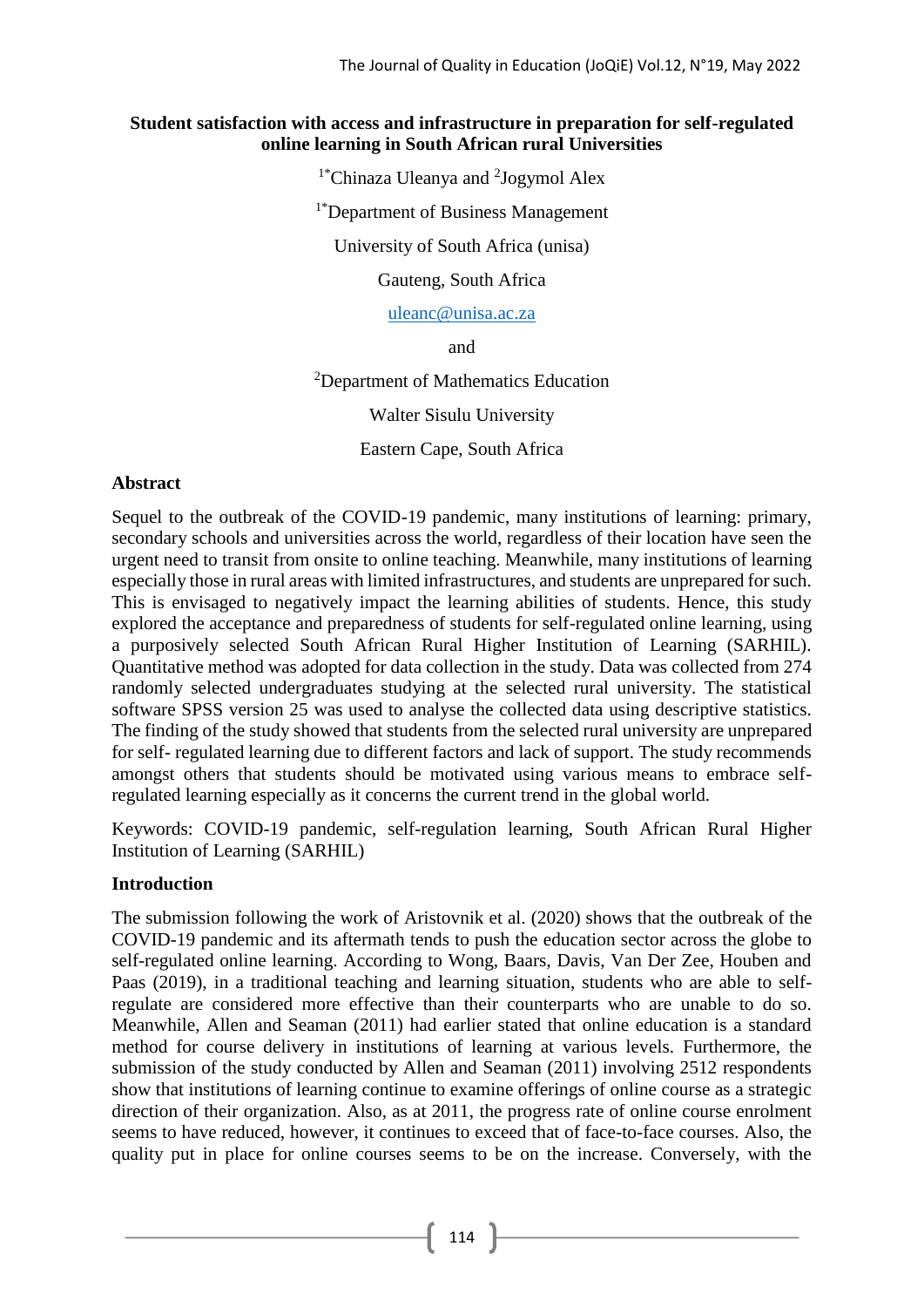outbreak of the global COVID-19 pandemic, online learning seems to have received high recognition following the drastic shift from onsite to online (Uleanya, Ezeji & Uleanya, 2021). However, according to Aristovnik et al. (2020), several factors are to be considered and infrastructures put in place when attempting to improve the level of quality in online selfregulated learning. For instance, Aristovnik et al. (2020) opine that issues revolving around online video conference lecture system either in real-time or pre-recorded are to be considered. Moreover, Hu and Driscoll (2013); Delen, Liew and Willson (2014) as well as Wandler and Imbriale (2017), hold the view that the use of pre-recorded videos which is common in selfregulated learning is crucial. Meanwhile, Aristovnik et al. (2020) state that students tend to tilt towards video conference than audio recording lecturer systems which is a very rare adopted form of online teaching and learning platform during the global COVID-19 pandemic. Meanwhile, online in real time video conference is used to mean that the lecture was received the same time it was being given by the lecturer. It was not a pre-recorded video, rather it was a life lesson through an online video conference system. Examples of the learning platforms and videoconference systems according to Aristovnik et al. (2020) include BigBlueButton, Moodle, MS Teams, Zoom, amongst others.

Additionally, following the work of Wandler and Imbriale (2017), the written form of online learning can also be effective in a self-regulated learning environment. Moreover, Aristovnik et al. (2020), opines that the written communication form of online learning is one of the most appreciated in developing nations compared to other adopted forms, whereas, the video conference system is a more appreciated self-regulated online system in developed countries. Additionally, extant literature such as Aristovnik et al. (2020), Wandler and Imbriale (2017), Vayre and Vonthron (2017), Perry, et al., (2018), The Education Hub (2021) for self-regulated online learning to be successful, several factors which aid desired conducive environment for such purpose need to be considered (Wong, et al., 2019; Anifowoshe et al., 2020; Baloran, 2020; Demuyakor, 2020; Owusu-Fordjour, Koomson & Hanson, 2020; Sahu, 2020; Moran, 2016; Hayes, 2020; Edwards, 2020; Liano, 2020; Smith, 2020). Amongst these factors include: quiet places, computers, good internet, headphones, webcam, and course study materials.

Sequel to the foregoing, it can be stated that the outbreak of the COVID-19 pandemic tends to have forced many institutions of learning to transit from onsite to online learning without considerable preparations. This is envisaged to affect the learning abilities and academic performances of students. Meanwhile, students from rural institutions of learning are likely to be more vulnerable considering their access to limited infrastructures. Hence, this study attempts to explore the preparation of South African Higher Education Institutions and students on preparation for self-regulated online learning following the lessons expected to have been learnt during the period of the outbreak of the COVID-19 pandemic. However, the focus of this study remains on a selected rural South African university. Additionally, in order to achieve the focus of the study on exploring the need for preparation for self-regulated learning following the lessons learnt from the outbreak of the COVID-19 pandemic, attempt was made to proffer answers to the two identified research questions guiding the study. These are: What are the need for the preparation for self- regulated learning in the selected South African Rural Higher Institution of Learning (SARHIL) following lessons learnt from the pandemic? How satisfied are students in the selected South African Rural Higher Institution of Learning (SARHIL) with infrastructural skills for studying from home?

Furthermore, considering the contextual use of terms in different studies, the need arises to briefly conceptualise the terms self-regulated learning and online self-regulated learning following submissions from extant literature. Thus the heading below which reads as: selfregulated learning vs self-regulated online learning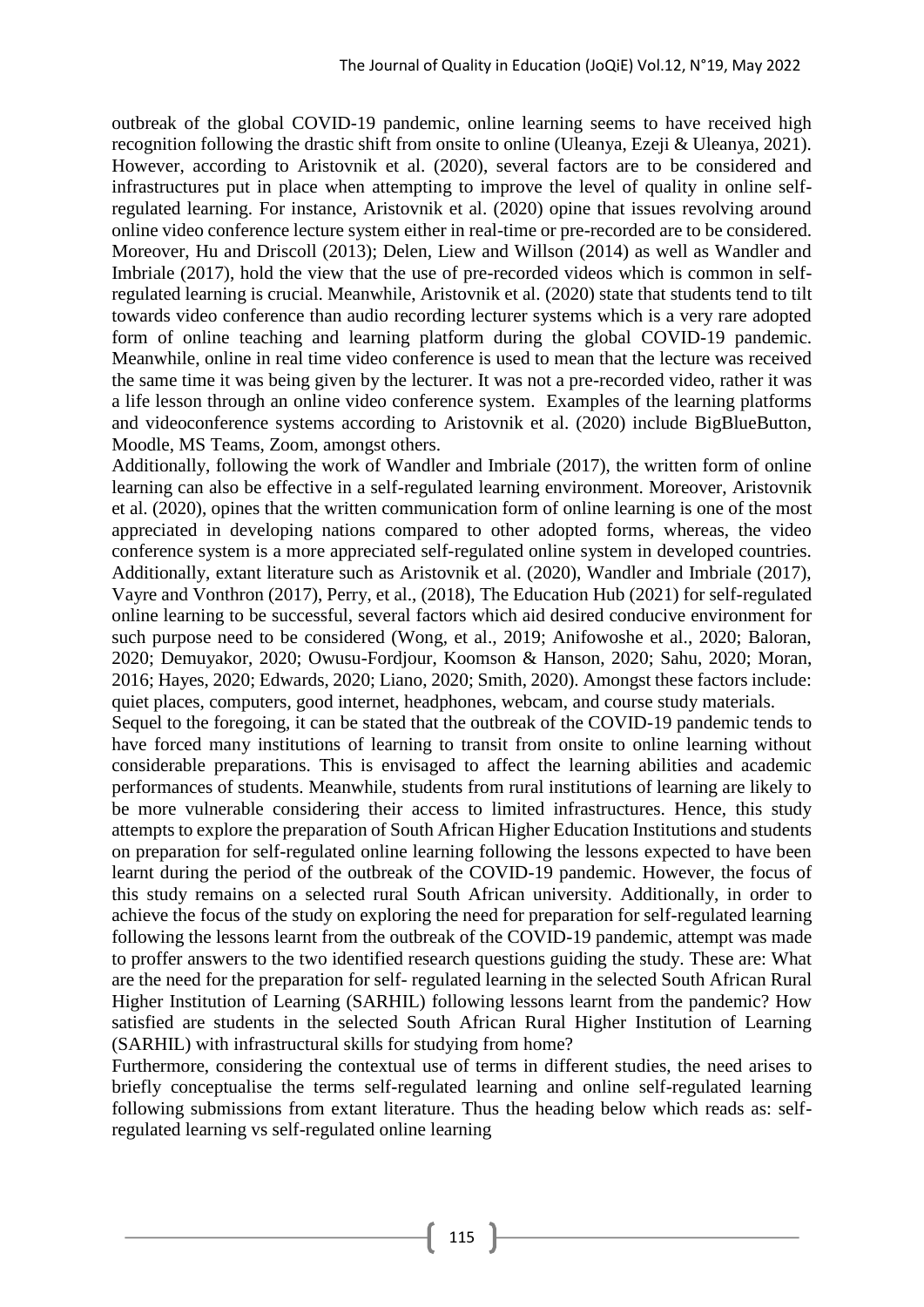## **Self-regulated learning vs Self-regulated online learning**

Self-regulated learning entails the act of students becoming in charge and experts of the processes involved in their personal learning activities (Zimmerman, 2015). According to Zimmerman (2001), self-regulated learning is the self-directive practices observed and carried out by an individual in order to improve his/her abilities into task-related skills. The abilities include: mental and physical (Zimmerman, 2001). The submissions by Zimmerman (2001, 2015) on self-regulated learning show that it involves processes observed and carried-out by students by themselves in order to improve themselves and enhance their skills towards becoming better in life. Self-regulated learning is also perceived as the abilities of individuals in the context of this study, students to be able to understand and control their different learning environments (Schraw, Kauffman, & Lehman, 2002). By implication, self-regulated online learning would mean the act of students understanding and personally taking control of their own learning environments, coordinating their learning activities targeted at improving themselves using different online learning platforms. Such online learning platforms include: Zoom, BigBlueButton, Moodle, MS Teams (Aristovnik, et al. 2020).

Additionally, the conceptual framework of self-regulated learning is essential towards understanding different learning traits such as cognitive, emotional and motivational (Panadero, 2017). Based on the points of Panadero (2017) following the submissions of Zimmerman (1989) and Zimmerman and Moylan (2009), different views of self-regulation in learning can be deduced. However, for the purpose of this study, only two views are considered in order for inference to be made with regards to online self-regulated learning following the outbreak of the global COVID-19 pandemic. The three different phases are as identified and explained below

## View 1: Person, Behaviour, Environment

One is expected to understand one's person, thereafter, behaviour, as well as environment. Understanding of these three factors: person, behaviour and environment, aids a person's better performance. In the context of this study, students' abilities to understand their nature, is expected to help them know how to behave in a given environment such as the online learning platform in order to accomplish their desired goal(s).

## View 2: Forethought, Performance and Self-reflection

Stage 1 - Forethought: entails analysing tasks to be carried out, and beliefs revolving around motivating oneself. At the point of task analysis, goals to be achieved are to be set, thereafter one is expected to plan strategically towards achieving the set goals. At the level of beliefs revolving around motivating oneself, the following are expected: one is to believe in one's ability to organise and carry-out certain expected actions in order to achieve a desired goal, trust the actions to be and carried out, motivate oneself following one's values, and constantly remain goal oriented. In the context of this study, forethought would imply students analysing what is to be done following their set goals to be achieved through online self-regulated learning, plan, organise and carry-out the necessary actions.

Stage 2 - Performance: At this stage self-control, and self-observation are to be considered. With regards to self-control, students are to be cautious of factors such as time management, their interests, especially as it or does not concern their set goal in their online self-regulated learning, understand how their environments are structured, how, when and where to seek help, amongst others.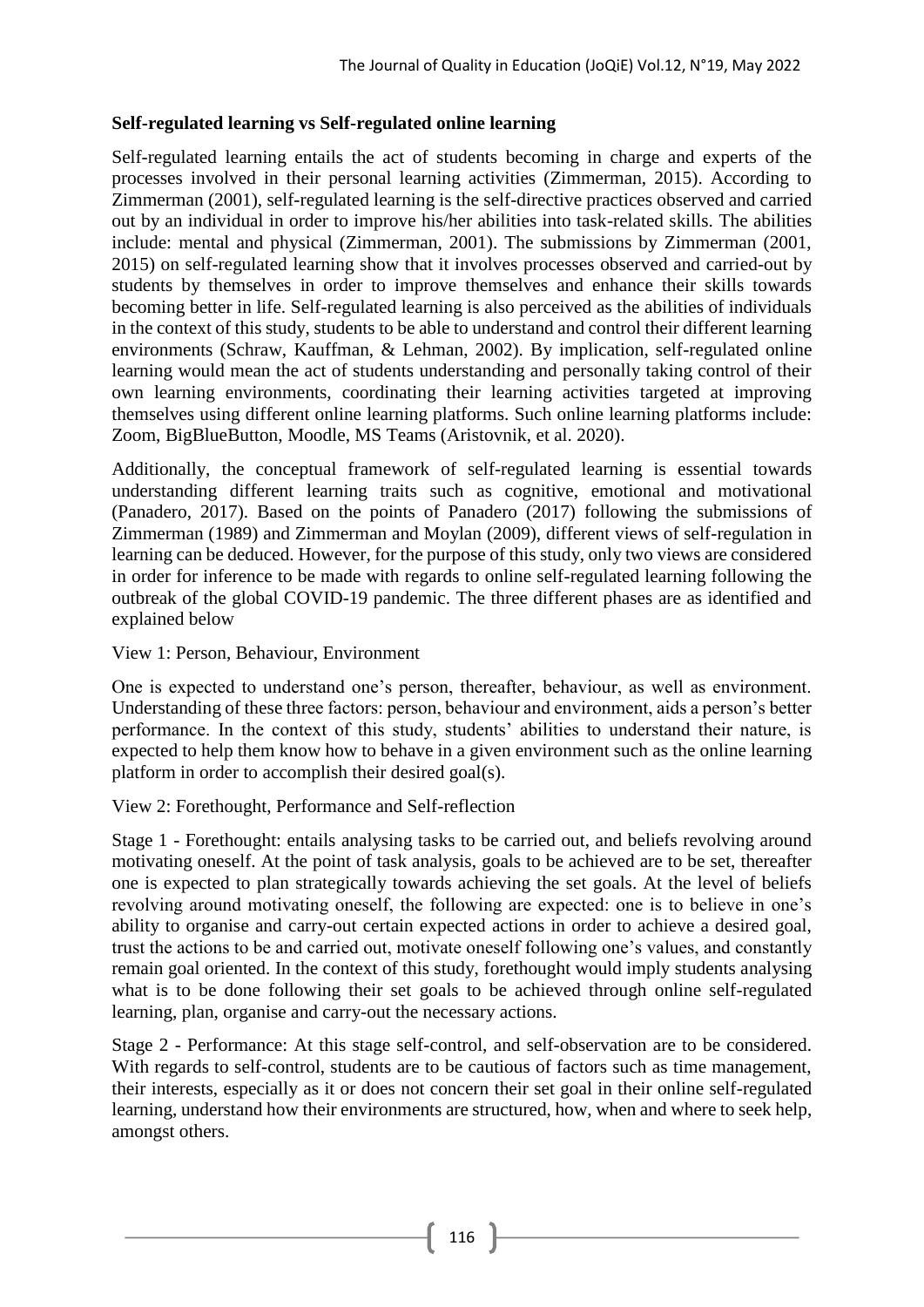Stage 3 - Self-reflection: At this stage self-judgement and self-reaction are needed. At the point of doing self-judgement, students are expected to evaluate themselves, as well as possible cause and effect of their various actions with regards to the set goals of online self-regulated learning. Meanwhile, when self-reaction is done, students are to examine the extent of satisfaction experienced and means of adapting within a given space, in the context of this study a learning environment for better desired results. With regards to online self-regulated learning, students are expected to judge their actions, examine themselves in relation to their online learning, in order to improve.

From the foregoing, self-regulated can be considered as being imperative. Meanwhile, issues revolving around access and infrastructure are crucial as they somewhat determine the successful pursuit and achievement of self-regulated learning. Thus, the reason for this study which explores students' satisfaction with regards to access and infrastructure in preparation for self-regulated online learning, using a selected rural university in South Africa as case study.

#### **Research Methodology**

The survey adopted quantitative method in order to collect data This is in congruence with Creswell (2014) and Kumar (2019) who view quantitative research method as a useful approach to collect data from a representative sample and can therefore be generalized to a population. The study population comprised undergraduates from a selected rural based university in South Africa. Rural university was considered in this study based on the perception that they are likely to be more affected compared to their urban counterparts following the outbreak of the COVID-19 pandemic. Moreover, students in rural institutions of learning are perceived to be given participatory access. Participatory access in this context is used to mean allowing students to enrol for study without necessarily taken cognizance of the quality of education provided. This is with regards to the availability of needed infrastructures available in rural institutions compared to those in urban based institutions. Purposive and random sampling were adopted for selecting the institution and respondents respectively. For this study, a total of 274 undergraduates were randomly selected from across all faculties in the institution under focus. This was after the collection of ethical clearance by the researchers. Following the restrictive COVID-19 measures, the questionnaire was administered through an online platform. The link to the questionnaire was sent to the students via an online platform. The questionnaire comprised two sections. The first section was targeted at retrieving demographic data of respondents, while the second section comprised items which were used to retrieve information revolving around the self-regulated online learning of respondents during the outbreak of the COVID-19 pandemic. The statistical software package called Statistical Package for the Social Science (SPSS) version 25 was used to perform descriptive statistical test. The results are presented using figures as shown in the appendix below. The demographic information of the sample of the study are as presented in table 1. Ethical Considerations

Respondents were given the details of the study. Participation in the study was anonymous and voluntary, and respondents had the levity of withdrawing from the study at any time without consequences. For data-protection reasons, the online survey was made open to students who were 18 years of age and above and were enrolled in the selected rural institution of higher learning. Meanwhile, before embarking on this study, the researchers ensured that they applied for and received an ethical clearance certificate which gave them the permission to conduct the study.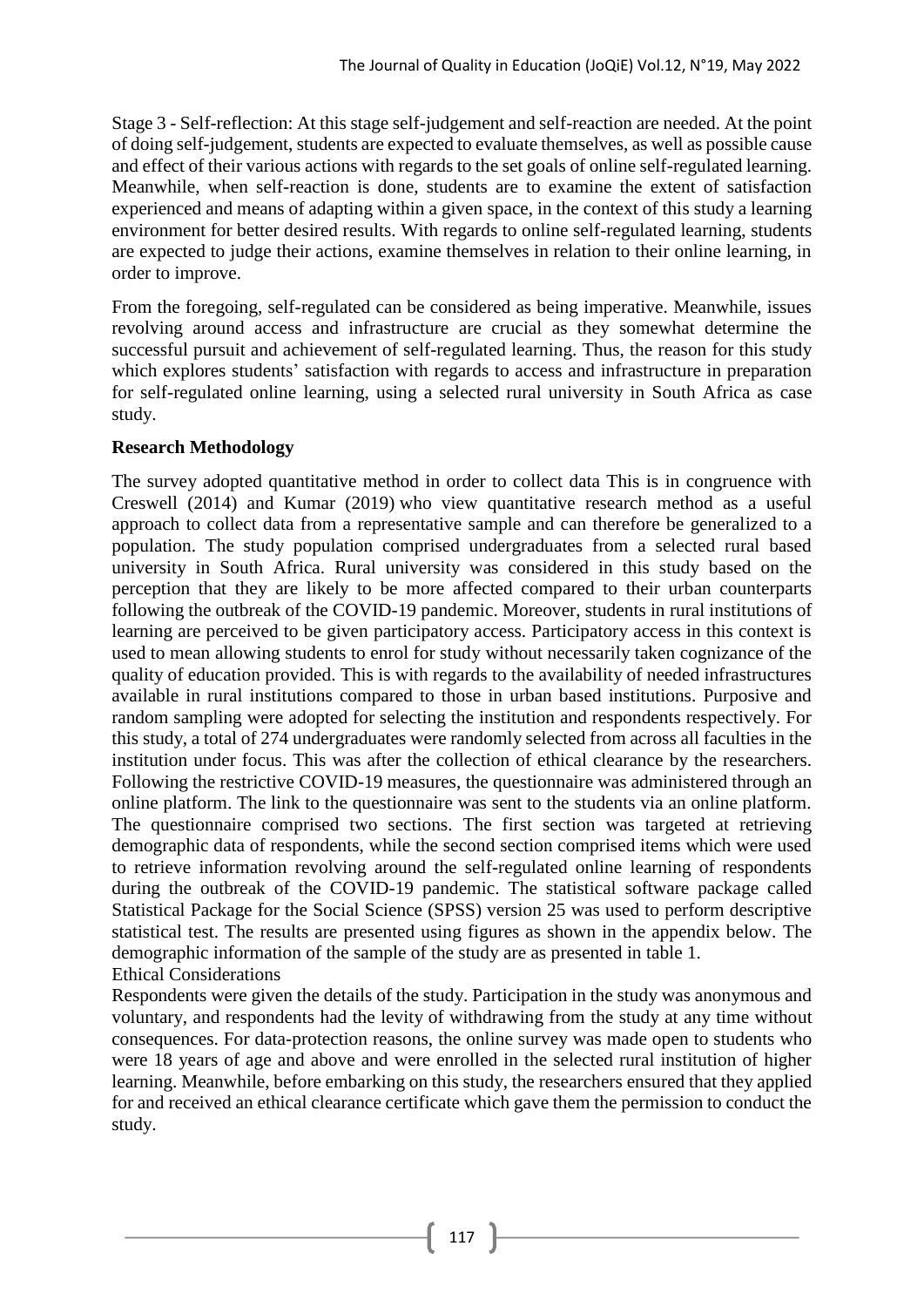| <b>Biographical</b><br>information | Criteria/interval                |
|------------------------------------|----------------------------------|
| Gender                             | Male                             |
|                                    | Female                           |
| Age group                          | Under 20 Years                   |
|                                    | $20 - 24$ Years                  |
|                                    | $25 - 30$ Years                  |
|                                    | Over 30 Years                    |
| Level of study                     | First                            |
|                                    | Second                           |
|                                    | Third                            |
| Field of study                     | <b>Arts and Humanities</b>       |
|                                    | <b>Social Sciences</b>           |
|                                    | <b>Applied Sciences</b>          |
|                                    | <b>Natural and Life Sciences</b> |

# **Table 1: Demographic data of students from the South African Rural Higher Institutions of Learning (SARHIL)**

## **Results and Discussions**

The results of the study are as presented and discussed following the identified research questions guiding the study.

Research Question 1: What are the need for the preparation for self- regulated learning in the selected South African Rural Higher Institution of Learning (SARHIL) following lessons learnt from the pandemic?

**Figure 1: Satisfaction of Students with Online Learning**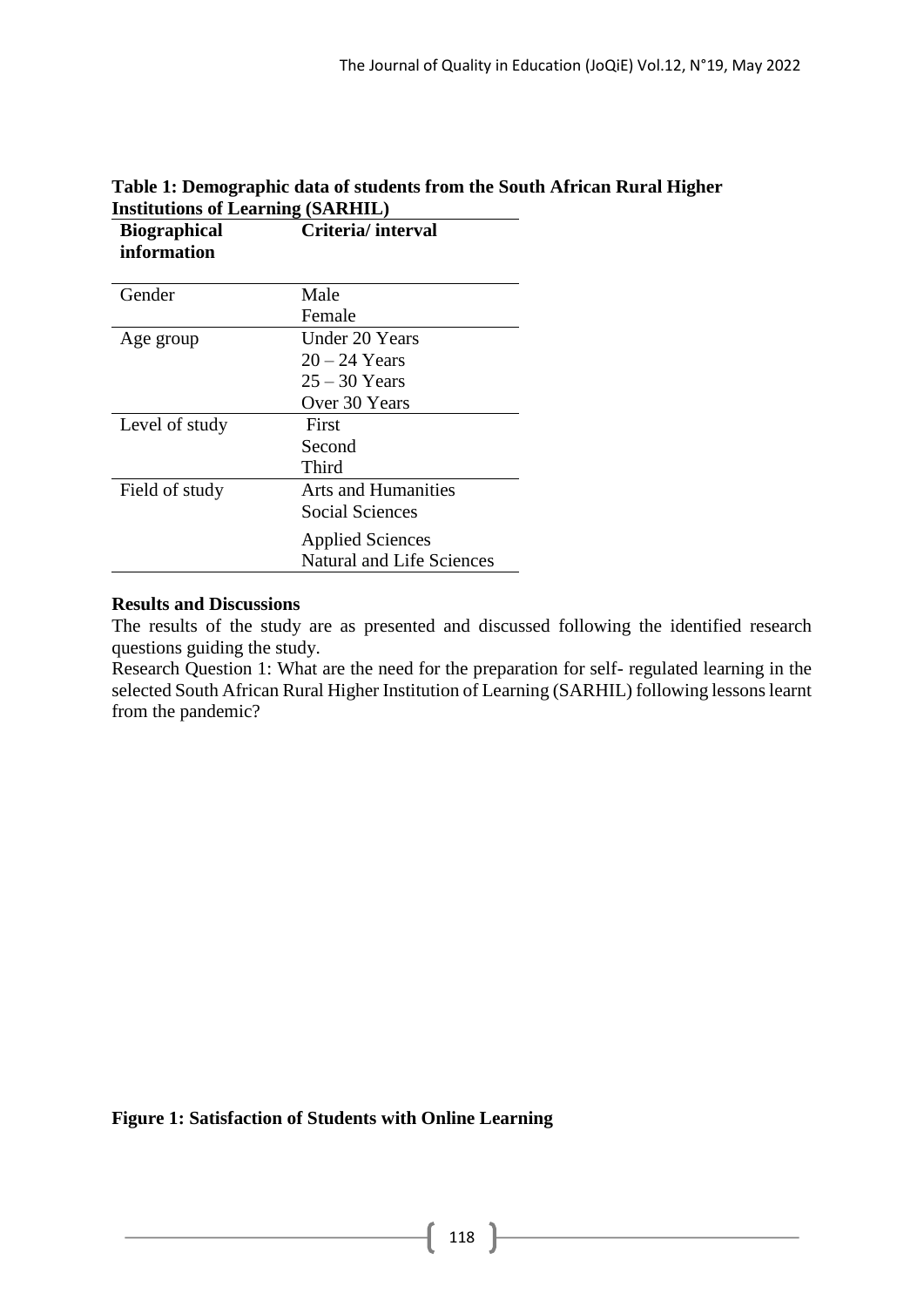

Figure 1 presents the results of analysed data from respondents from the selected South African Rural Higher Institution of Learning (SARHIL) on the satisfaction of students with online learning. The result shows that 57% of the respondents were dissatisfied with online in real time video conference, 25% were neutral while 18% were satisfied. This finding shows that majority of the respondents were not pleased with the life lesson. It implies that they possibly had certain challenges which made the online video conference system lecture dissatisfying to them. This finding agrees with the work of Aristovnik et al. (2020) who hold the view that whilst students from advanced countries across the globe were more satisfied with the adoption of real time online video conference system for lectures during the time of the outbreak of the COVID-19 pandemic, their counterparts from developing countries which are predominantly African and Asian nations were more dissatisfied. Meanwhile, Aristovnik et al. (2020) further posit that real time online video conference lecture system was the most common adopted method during the outbreak of the COVID-19 pandemic. This finding of the study when compared to the findings of the work of Aristovnik et al. (2020) suggests that the success of the adoption of self-regulated online learning in education is hinged on the level of advancement in the nation, especially with how it concerns technology. This implies that nations that are technologically poor are likely to be adversely affected in the adoption of online self-regulated learning amidst the outbreak of the COVID-19 pandemic.

Figure 1 further shows that 48% of the respondents were dissatisfied with online video recording, not in real time, 30% were neutral while 21% were satisfied. This finding shows that many of the respondents were dissatisfied with the adopted system though it has to do with pre-recorded videos. This finding agrees with one of the findings of the work of Aristovnik et al. (2020) which showed that students from Africa were more dissatisfied with their online learning inclusive of the use of pre-recorded videos compared to their counterparts from places such as Oceania, North America, and Europe. Meanwhile, according to Hu and Driscoll (2013); Delen, Liew and Willson (2014) as well as Wandler and Imbriale (2017), the use of prerecorded videos in self-regulated learning is a common trend and vital for such purpose. This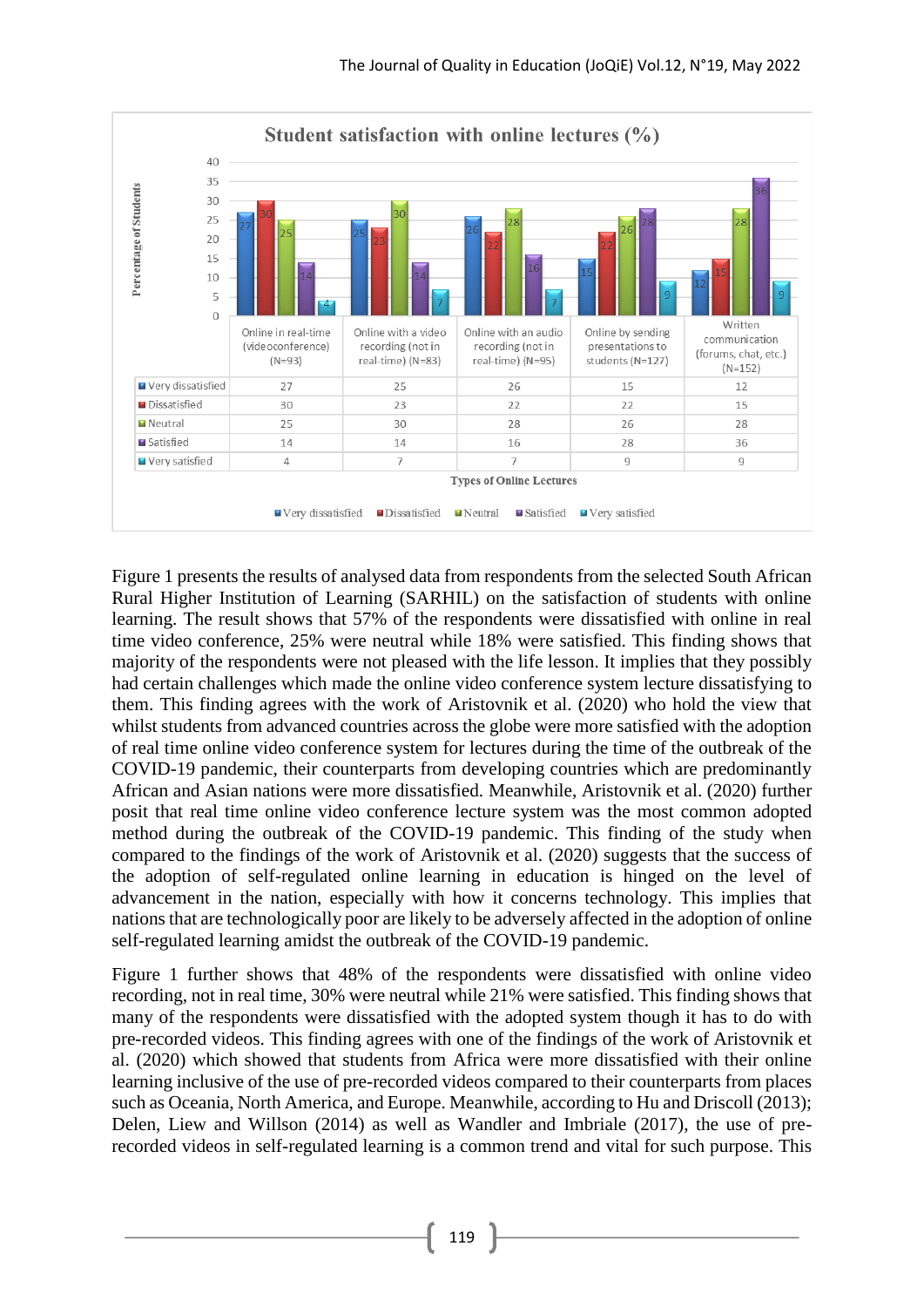suggests the level of unpreparedness and unacceptance of self-regulated online learning in the selected South African rural university with regards to pre-recorded videos. Suffice to state students in the selected institution are likely to disregard the option of pre-recorded videos in embracing online self-regulated learning even amidst the COVID-19 pandemic. Such is envisaged to affect their learning abilities as well as academic performances.

Additionally, regarding online self-regulated learning with the use of audio recording, though not in real time, figure 1 indicates that majority of the respondents were dissatisfied with such system. For instance, the finding shows that while 48% of the respondents were dissatisfied with audio recording, not in real time, 28% were neutral, while 23% were satisfied. This finding corroborates the work of Aristovnik et al. (2020) who opine that while students from across the globe tend to appreciate video conference lecturers, they were more dissatisfied with the use of audio recording for lectures. Meanwhile, Aristovnik et al. (2020) state that audio recording was the most erratic adopted form of online teaching and learning platform during the global pandemic of the COVID-19. This finding implies that there is need to discard the adoption of pre-recorded audio form of online self-regulated learning since it is unaccepted by many students.

From the foregoing, considering the level of satisfaction and dissatisfaction expressed by students from the selected South African Rural Higher Institution of Learning (SARHIL), online self-regulated learning is yet to be embraced. This is as it concerns the selected rural university and by inference the nation and possibly continent at large.

Additionally, following other modes of online self-regulated learning, figure 1 presents results of analysed data on respondents' view on online learning by sending presentations to students. The result showed that 37% of the respondents were dissatisfied with the approach of online learning by sending presentations to students, 26% were neutral, while 37% were satisfied. This finding suggests that the level of students' satisfaction in term of the identified approach is somewhat uncertain, as the number of respondents who indicated that they were satisfied remains equal with those who expressed dissatisfaction. In congruence to this finding, review of the work of Hein (2014) suggests that the mode of sent presentations is contributory to its acceptance rate. The finding of the work of Hein (2014) shows that students would always prefer online presentations with voice-over to those without such. Suffice to state that the mode of the presentation could be contributory to the responses of respondents in this regard.

Furthermore, figure 1 also presents the responses of respondents' level of satisfaction on the adoption of written communication such as forums, chats, amongst others. The result shows that while 27% of the respondents were dissatisfied with the adoption of written communication such as forums, chats, amongst others for online learning, 28% were neutral and 45% were satisfied. This finding shows that students were more satisfied with the written communication form of online learning. This finding agrees with the work of Aristovnik et al. (2020) which indicates that students from many African nations preferred the use of written communication of online learning the most compared to other adopted forms. Moreover, Wandler and Imbriale (2017) opine that written form of online learning can also be effective in a self-regulated learning environment. This finding may be as a result of students' familiarity with written communication form of teaching in the traditional classroom setting. This finding suggests the need for a gradual process to be followed in the transition from onsite to online self-regulated learning. This is envisaged to prepare students, while they are taken from the process of what is known and appreciated by them to the unknown or what they may consider complex. However, with the outbreak of the COVID-19, the transition from onsite to online self-regulated learning has been abrupt, thus making it difficult for students to cope.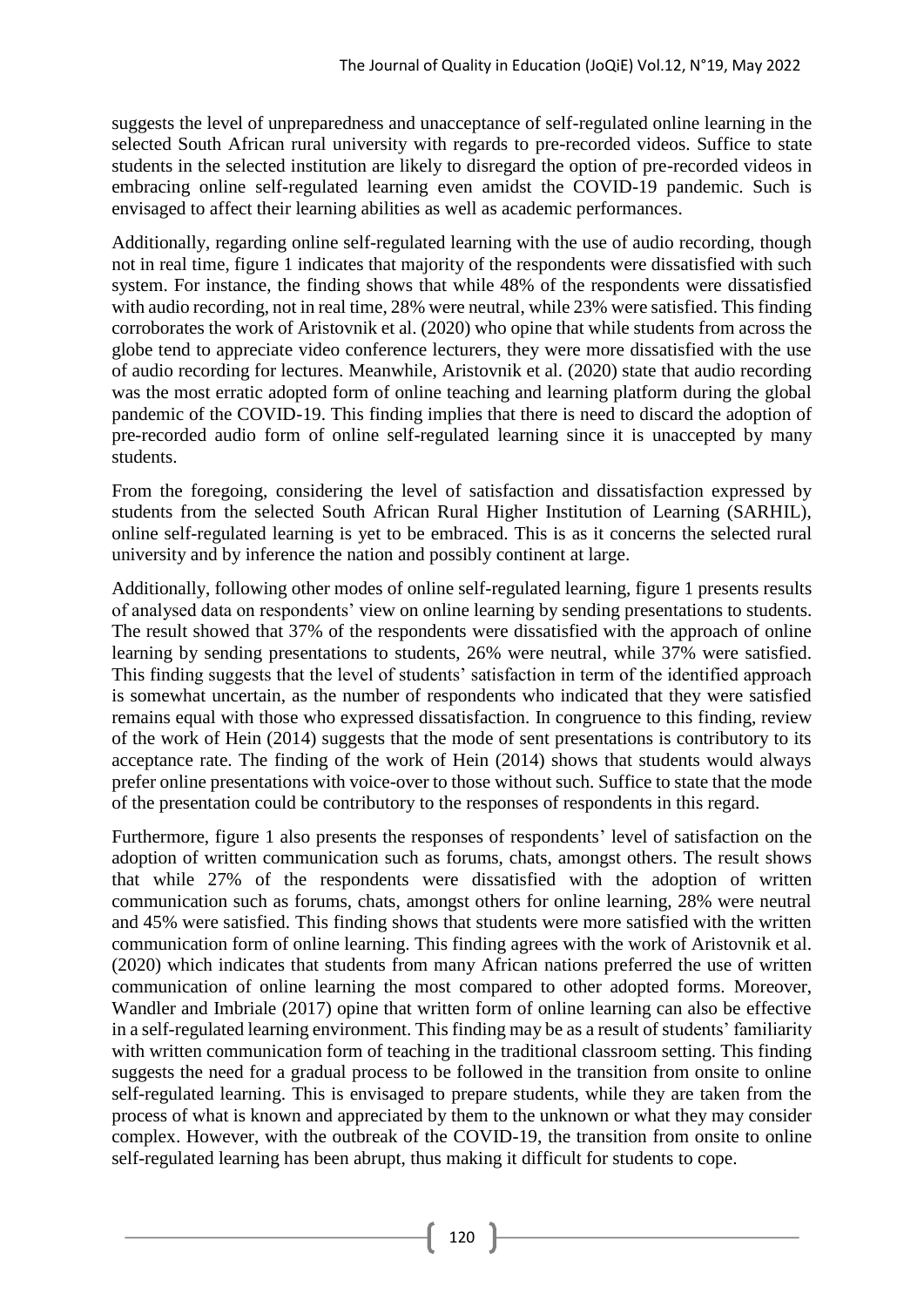Research Question 2: How satisfied are students in the selected South African Rural Higher Institution of Learning (SARHIL) with infrastructural skills for studying from home?

Sequel to the need for availability of certain infrastructures to enable self-regulated learning, and in an attempt to trace the lessons being learnt from the outbreak of the COVID-19 pandemic, there was need for the researchers to investigate the satisfaction of students on the provided infrastructures for self-regulated online learning.

**Figure 2: Satisfaction of students in the selected South African Rural Higher Education Institution (SARHEI) with infrastructure and skills for studying from home**



Figure 2 is used to present findings following the analysed data on the level of students' satisfaction with the infrastructures made available and skills possessed to ensure self-regulated learning especially during the period of the outbreak of the COVID-19 pandemic. Respondents were allowed to indicate their level of satisfaction to various items on the list. The result shows that for studying from home during the outbreak of the COVID-19 pandemic 56% of the respondents were dissatisfied about the availability of a quiet place to study, 30% were neutral and 14% were satisfied. This finding suggests that lack of a quiet place of study affects students' acceptance of self-regulated learning in the selected institution of higher learning. The finding concurs with the work of Aristovnik et al. (2020) who state that during the period of the outbreak of the COVID-19 pandemic, several students were in want of quiet places where they could study. Moreover, in congruence to this finding, the work of Wandler and Imbriale (2017) supports the notion that in self-regulated learning scenario, there is need for quiet places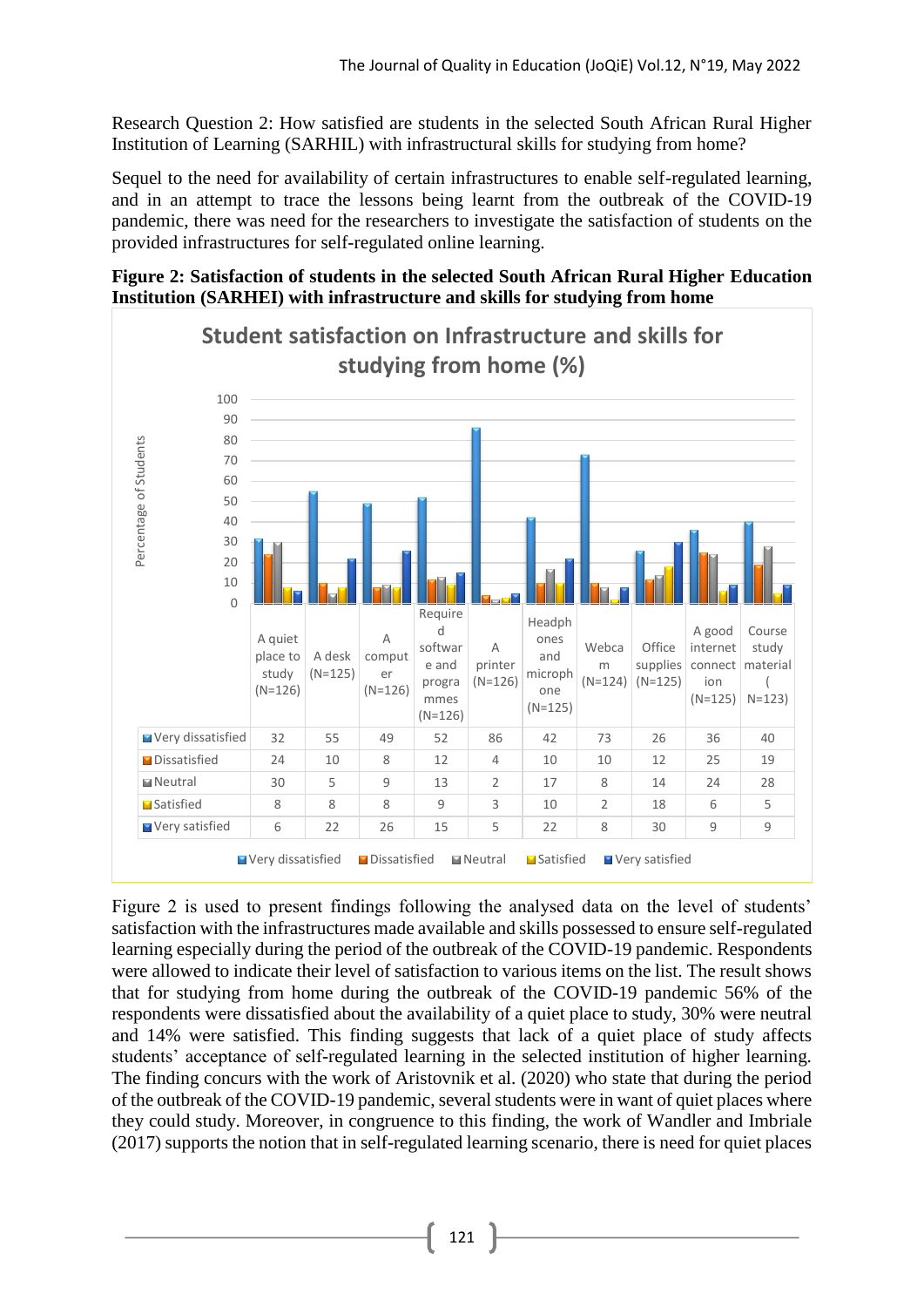of study to enhance comprehension. In other words, lack of quiet places to study affected the online self-regulated learning of students in the selected rural institution of higher learning during the period of the outbreak of the global COVID-19 pandemic.

The finding from figure 2 shows that while 65% of the respondents expressed dissatisfaction in having desk for study, 5% were neutral, and 30% were satisfied. This indicates that lack of desk for study is a factor hampering self-regulated learning for students in the selected South African Rural Higher Institution of Learning (SARHIL). Meanwhile, in self-regulated learning, a conducive environment is needed (Vayre & Vonthron, 2017; Perry, et al., 2018; as well as The Education Hub, 2021). The Education Hub (2021) further explains that the use of a desk is crucial and may be considered as one of the enabling infrastructure needed for creating the needed conducive environment for the self-regulated learning.

Further finding from figure 2 shows that 57% of the respondents indicated dissatisfaction over access to a computer, 9% were neutral and 34% expressed satisfaction. This finding indicates that students from the selected South African rural university lacked access to computer. The finding concurs with the finding of the work of Aristovnik et al. (2020) which shows that various students from developed nations had access to computers during the COVID-19 pandemic. This suggests the level of unpreparedness of students in the selected rural university in the transition to online self-regulated learning. For instance, review of extant literatures such as Wong, et al (2019), Anifowoshe et al. (2020), Baloran (2020), Demuyakor (2020), Owusu-Fordjour, Koomson and Hanson (2020), Sahu (2020), suggest that online self-regulated learning is next to being unrealised without access to and the use of a computer. Thompson (2021) further adds that computer is a major item needed for self-regulated online learning. Suffice to state that without due access to computer, students learning abilities may be affected in self-regulated online learning situation.

Figure 2 also shows that 64% of the respondents were dissatisfied concerning their access to needed software and programmes, 13% were neutral and 24% were satisfied. Similarly, 90% of the respondents indicated that they were dissatisfied with their access to printer, 2% were neutral and 8% were satisfied. The finding from figure 2 further shows that while 52% of the respondents expressed dissatisfaction to access to headphone and microphone, 17% were neutral and 32% were satisfied. In addition, figure 2 shows that 83% of the respondents were dissatisfied with access to webcam, 8% were neutral, and 10% were satisfied. These findings corroborate the work of Aristovnik et al. (2020) who hold the view that during the period of the outbreak of the COVID-19 pandemic, students from many African nations alongside other developing countries were affected due to lack of required infrastructures for online learning. Moreover, following the works of Moran (2016) and Hayes (2020), Edwards (2020), Liano (2020), and Smith (2020) equipment such as headphones, webcam, amongst others are important and needed for self-regulated online learning. These findings suggest that students in the selected rural institution of higher learning are likely to be affected academically due to lack of certain required infrastructures for online self-regulated learning.

In addition to the findings from figure 2, 38% of the respondents indicated dissatisfaction with access to items described as office supplies, 14% were neutral, and 48% expressed satisfaction. The finding indicates that majority of the students in the selected rural institution of higher learning had some forms of access to items considered as office supplies. According to Green (2016), such items can include writing tools like pens, pencils, papers, erasers, sharpeners. Thompson (2021) in support of needed office supplies for self-regulated online learning states that items like external monitor(s), should be considered as office supplies in such learning environment. This finding suggests students willingness to make available for themselves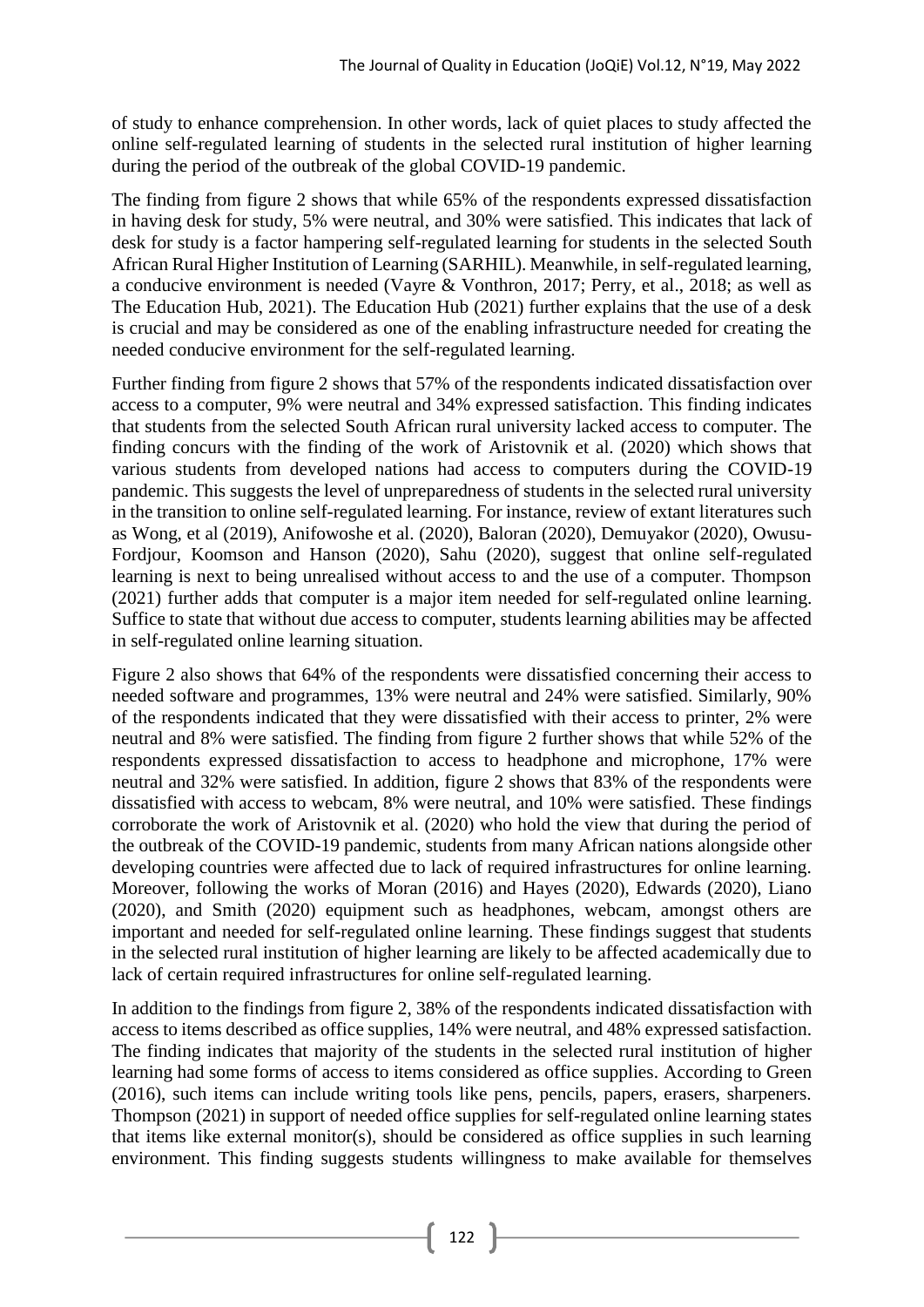certain relevant materials. This could be as a result of the cost of the materials. More so, many of such materials are used in the traditional classroom. Conversely, this finding further suggests students' attachment to status quo: their regular traditional classroom situation.

Furthermore, results presented in figure 2 shows that whilst 61% of the respondents were dissatisfied with access to internet connection, 24% were neutral, and 15% were satisfied. This finding corroborates the works of Uleanya, Gamede and Kutame (2020) as well as Aristovnik et al. (2020) who state that various African nations lack good internet connection to enable student to study. Uleanya and Gamede (2019) and Wong et al. (2019) had earlier stated that good access to quality internet connection is important for online teaching and learning exercises. Also, results presented in figure 2 show that 59% of the respondents expressed dissatisfaction in access to course study material, 28% were neutral, while 14% indicated that they were satisfied. This finding coincides with the work of Aristovnik et al. (2020) who explain that during the period of the outbreak of the global COVID-19 pandemic, students from many African nations had limited access to course study materials for online learning. Whereas, according to Wong, et al (2019), and Mclennan (2020), making available course study material in an online teaching and learning environment is necessary. This suggests the extent to which students' learning abilities and academic performances can be hampered due to lack of access to course materials following the transition to online self-regulated learning though due to the COVID-19 pandemic.

From the foregoing and presented analysed results, it can be stated that while students from the selected institution can easily access materials that may be considered more important and needed in traditional classroom scenarios, they lack essential materials needed for online selfregulated learning. Also, from the analysed data, it can be inferred that lack of the desired enabling environment and enhancing infrastructures constituted challenges for students in the selected rural university during the outbreak of the COVID-19 pandemic. Meanwhile, following the views of scholars such as Zimmerman (2011), Zimmerman and Moylan (2009), Zimmerman (2015) and Panadero (2017), on the self-regulated learning theory and by inference online self-regulated learning, enhancing environment is pivot for success to be achieved by students. Surmise to state that if the desired enabling environment is not made available for transition to self-regulated online learning, the learning abilities and consequently, the academic performances of students would be hampered.

## **Conclusion and Recommendations**

The survey explored the issue of self-regulated online learning following the outbreak of the COVID-19 pandemic. The study was conducted using a selected South African Rural Higher Institutions of Learning (SARHIL). The data for the study was retrieved through the use of an online questionnaire. The finding of the study showed that students in the selected South African rural institution of learning are unprepared for online self-regulated learning and are reluctant to embrace such even amidst the outbreak of the COVID-19 pandemic. Also, nonavailability of the needed supportive infrastructures had impact on the level of acceptance of self-regulated online learning during the outbreak of the COVID-19 pandemic by the students. The findings of the study showed that students in the selected rural South African university were unprepared for self-regulated online learning. Thus, their learning abilities and by extension their academic performances are at stake if nothing is done to salvage the situation by making and helping them to see the need to embrace, accept and adjust to the use of online self-regulated learning. To this end, the following recommendations are made: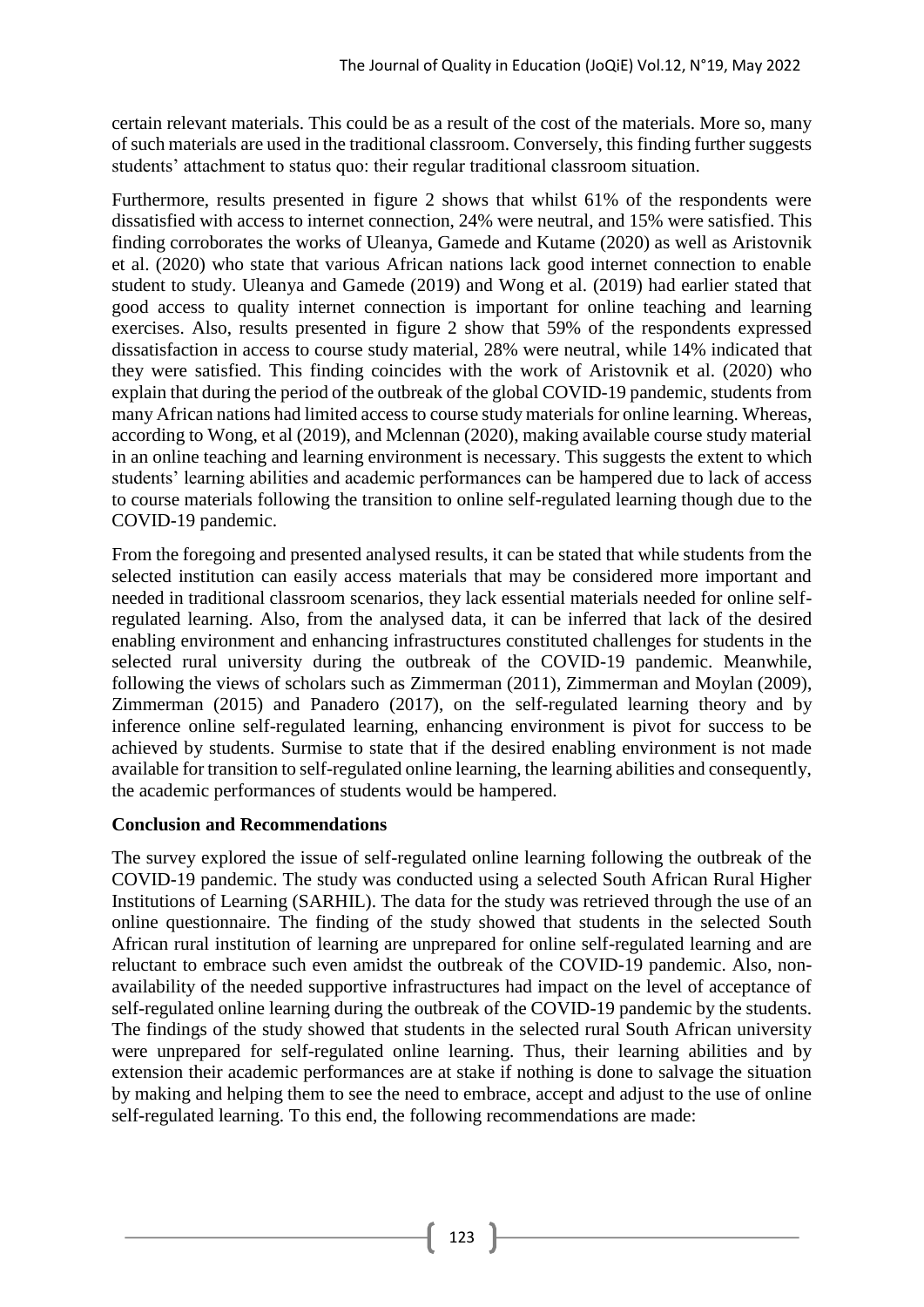- Students should be made to come to terms with the recent trend in the education sector with regards to the shift from onsite to online learning, especially following the outbreak of the COVID-19 pandemic. This can be done through a periodic open discussion or organised orientation programme for students. Such programmes should be targeted at making the students to appreciate the shift from onsite to online teaching and learning exercises.
- Also, lecturers can be used to educate and motivate students to embrace online selfregulated learning. This can be through their student-lecturer relationship, as well as lesson presentations, assessment and other teaching and learning related engagements.
- Efforts should be made to educate students on self-regulated learning: its importance, as well as how to engage in such. This can be done through organised seminars and workshops. This would enable students to be able to adapt to the new trend of selfregulated online learning.
- Education stakeholders in rural communities should be involved and made to participate in supporting students with online self-regulated learning. Such support can be in the provision of necessary infrastructures that can enhance students online selfregulated learning. Education stakeholders can also assist in creating awareness on the transition from onsite to online self-regulated learning especially following the outbreak of the COVID-19 pandemic.

# Limitation of the study

The study focused on undergraduates' preparedness, acceptance and use of online selfregulated learning, especially following the outbreak of the COVID-19 pandemic and abrupt shift from onsite to online learning. However, the study was limited to only a selected rural university in South Africa. Hence, it is suggested that a similar study be replicated using two or more rural universities across the nation or continent. This would aid a more generalised result. Also, the data for the study was collected through the use of quantitative method which was analysed using descriptive statistics. In future, it is suggested that a study which involves the collection of quantitative and qualitative data and uses a more sophisticated analytical package can be conducted.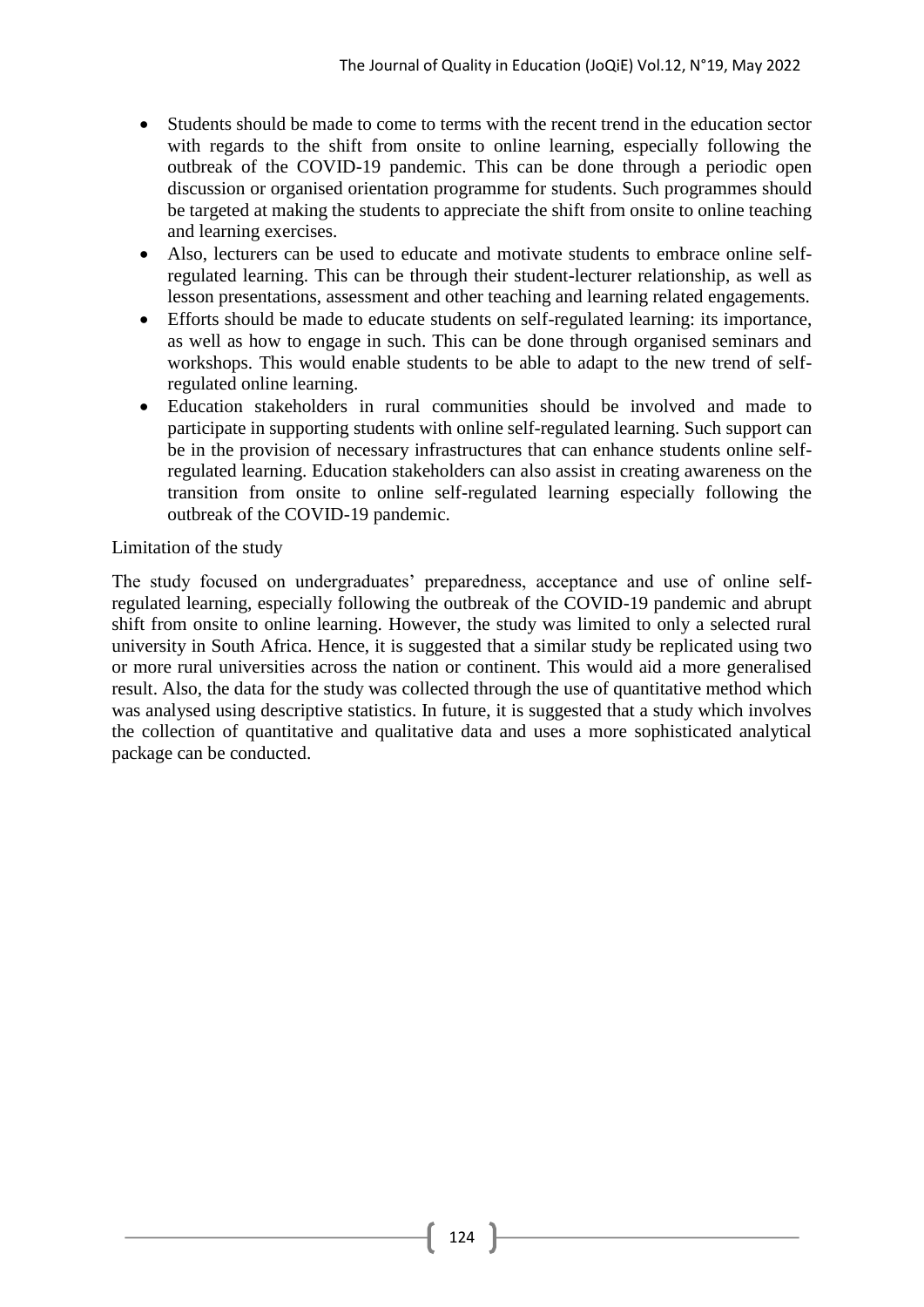## **References**

Allen, I.E., & Seaman, J. (2011). *Going the distance: Online Education in the United States*. Babson Survey Research Group and Quahog Research Group, LLC: USA. Aristovnik, A., Keržic, D., Ravšelj, D., Tomaževic, N., & Umek, L. (2020a). Impacts of the COVID-19 Pandemic on Life of Higher Education Students: A Global Perspective. *Sustainability*, 12, 8438 – 8472. doi:10.3390/su12208438. Anifowoshe, O., Aborode, A.T., Ayodele, T.I., Iretiayo, A.R., & David, O.O. (2020). Impact of COVID-19 on Education in Sub-Saharan Africa. *Preprints*, 2020070027 Baloran, E.T. (2020). Knowledge, Attitudes, Anxiety, and Coping Strategies of Students during COVID-19 Pandemic. *J. Loss Trauma*, 1–8. Delen, E., Liew, J., & Willson, V. (2014). Effects of interactivity and instructional scaffolding on learning: Self-regulation in online video-based environments. *Computers & Education*, 78, 312–320. Demuyakor, J. (2020). Coronavirus (COVID-19) and Online Learning in Higher Institutions of Education: A Survey of the Perceptions of Ghanaian International Students in China. *Online J. Commun. Media Technol*, 10, e202018 Edwards, L. (2020). *Best Webcams for Teachers and Students 2020*. Available at: [https://www.techlearning.com/buying-guides/best-webcams-for-teachers-and-students-2020.](https://www.techlearning.com/buying-guides/best-webcams-for-teachers-and-students-2020) Accessed 24 March 2021. Green, D. (2016). *4 Surprising School Supplies Online Students Might Need*. Available at: [https://www.usnews.com/education/online-learning-lessons/2016/03/18/4-surprising-school](https://www.usnews.com/education/online-learning-lessons/2016/03/18/4-surprising-school-supplies-online-students-might-need)[supplies-online-students-might-need.](https://www.usnews.com/education/online-learning-lessons/2016/03/18/4-surprising-school-supplies-online-students-might-need) Accessed 24 March 2021. Hayes, T. (2020). *The best headphones for remote learning*. Available at: [https://www.businessinsider.com/best-headphones-for-remote-learning-online](https://www.businessinsider.com/best-headphones-for-remote-learning-online-learning?IR=T)[learning?IR=T.](https://www.businessinsider.com/best-headphones-for-remote-learning-online-learning?IR=T) Accessed 24 March 2021. Hein, K.K. (2014). *Creating and Using Interactive Presentations in Distance Education Courses: A View from the Instructor's Chair*. University of Nebraska: Lincoln Holzer, J., Lüftenegger, M., Korlat, S., Pelikan, E., Salmela-Aro, K., Spiel, C., & Schober, B. (2021). Higher Education in Times of COVID-19: University Students' Basic Need Satisfaction, Self-Regulated Learning, and Well-Being. *AERA Open*, 7(1), 1-13. DOI:https://doi.org/10.1177/23328584211003164 Hu, H., & Driscoll, M. P. (2013). Self-regulation in e-learning environments: A remedy for community college? *Journal of Educational Technology & Society*, *16*(4), 171–184. Liano, R. (2020). *From Webcams to Cables, What Do You Need to Teach Remotely*? Available at: [https://www.amtekcompany.com/from-webcams-to-cables-what-do-you-need](https://www.amtekcompany.com/from-webcams-to-cables-what-do-you-need-to-teach-remotely/)[to-teach-remotely/.](https://www.amtekcompany.com/from-webcams-to-cables-what-do-you-need-to-teach-remotely/) Accessed 24 March 2021. Mclennan, R. (2020). *What materials do students and teachers need for distance learning? We asked our data!* Available at: [https://www.donorschoose.org/blog/materials-for-distance](https://www.donorschoose.org/blog/materials-for-distance-learning/)[learning/.](https://www.donorschoose.org/blog/materials-for-distance-learning/) Accessed 24 March 2021. Moran, M. (2016). *Online Teaching Equipment: 5 Headsets to Make Sure You're Heard*. Available at: [https://eslauthority.com/teach/online/online-teaching-equipement-headsets/.](https://eslauthority.com/teach/online/online-teaching-equipement-headsets/)

Accessed 24 March 2021.

Owusu-Fordjour, C., Koomson, C.K., & Hanson, D. (2020). The impact of COVID-19 on learning—The perspective of the Ghanaian student. *Eur. J. Educ. Stud*., 7, 1–14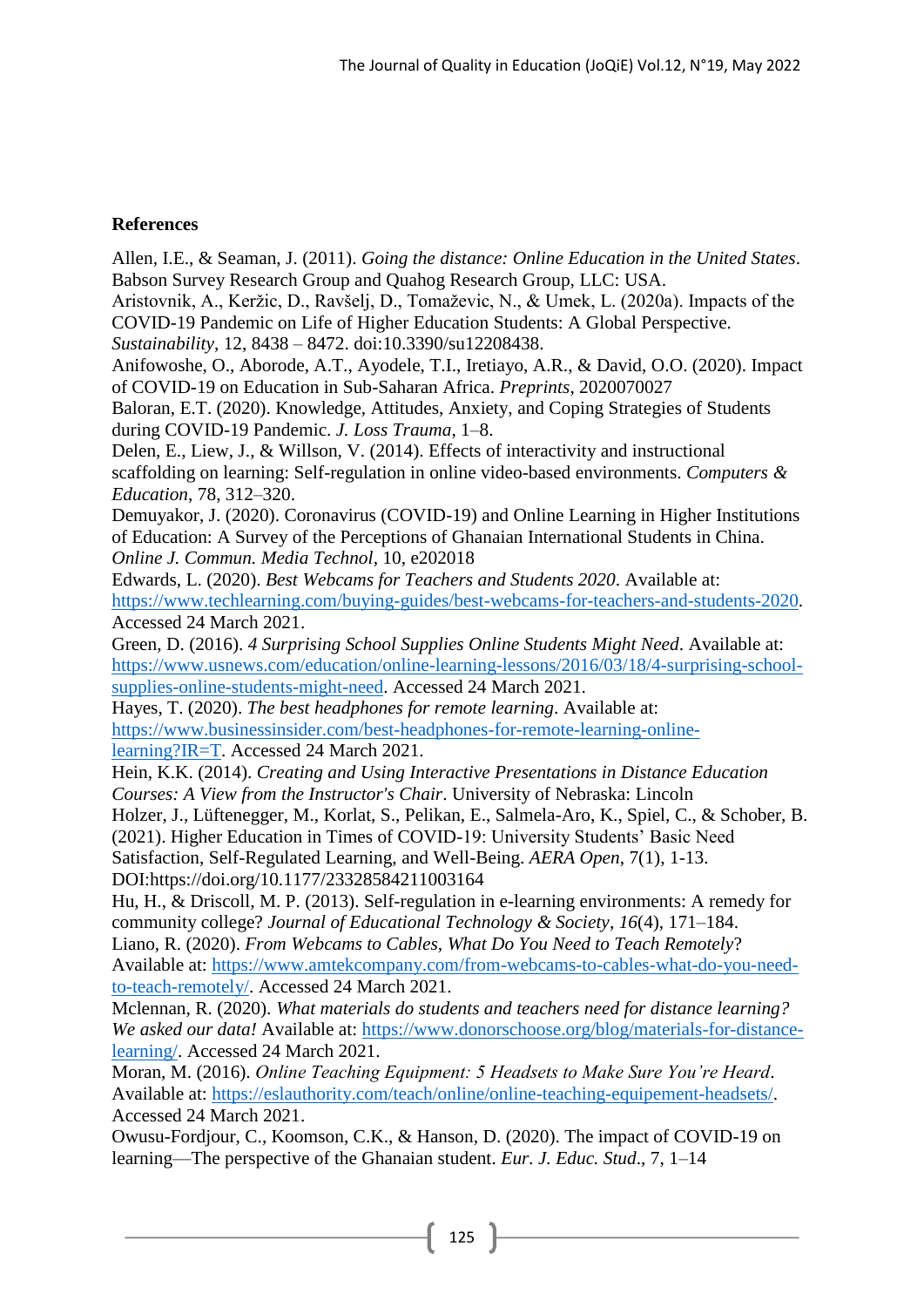Panadero, E. (2017). A Review of Self-Regulated Learning: Six Models and Four Directions for Research. *Frontiers in psychology*, 8, 422. [https://doi.org/10.3389/fpsyg.2017.00422.](https://doi.org/10.3389/fpsyg.2017.00422)

Pelikan, E.R., Lüftenegger, M., Holzer, J., Korlat, S., Spiel, C., & Schober, B. (2021). Learning during COVID-19: the role of self-regulated learning, motivation, and procrastination for perceived competence. *Z Erziehungswiss* 24, 393–418 (2021).

https://doi.org/10.1007/s11618-021-01002-x

Perry J.C., Fisher, A.L., Caemmerer, J.M., Keith, T.Z., & Poklar, A.E. (2018). The role of social support and coping skills in promoting self-regulated learning among urban youth. *Youth & Society*, 50(4), 551-570.

Sahu, P. (2020). Closure of universities due to Coronavirus Disease 2019 (COVID-19): Impact on education and mental health of students and academic staff. *Cureus*, 12, e7541 Schraw, G., Kauffman, D. F., & Lehman, S., (2002). "Self-regulated learning theory," in *The Encyclopaedia of Cognitive Science*. Macmillan, ed L. Nadel. pp. 1063--1073.

Santamaría-Vázquez, M., Del Líbano, M., Martínez-Lezaun, I., & Ortiz-Huerta, J.H. (2021). Self-Regulation of Motivation and Confinement by COVID-19: A Study in Spanish University Students. *Sustainability*, 13, 5435. https://doi.org/10.3390/su13105435

The Education Hub (2021). *Learning at home: The importance of self-regulation and how to promote it*. Available at: [https://theeducationhub.org.nz/learning-at-home-the-importance-of](https://theeducationhub.org.nz/learning-at-home-the-importance-of-self-regulation-and-how-to-promote-it/)[self-regulation-and-how-to-promote-it/.](https://theeducationhub.org.nz/learning-at-home-the-importance-of-self-regulation-and-how-to-promote-it/) Accessed 25 March 2021

Thompson, E. (2021). *Essential Tools for Online College*. Available at: [https://thebestschools.org/magazine/online-college-essential-tools/.](https://thebestschools.org/magazine/online-college-essential-tools/) Accessed 24 March 2021. Uleanya, C., Ezeji, N.I., & Uleanya, M.O. (2021). Inclusive Education in the Face of a Global Pandemic: Providing Support. *Multicultural Education*, 7(5), 139-146. doi: 10.5281/zenodo.4750496

Uleanya, C, & Gamede, B.T. (2019). Technology: Solution to Quality Rural University Education. *International Journal of Interdisciplinary Educational Studies*, 13(2), 57-75. Uleanya, C., Gamede, B.T., & Kutame, A.P. (2020). Rural and irrelevant: exploration of learning challenges among undergraduates' rural universities. *African Identities*, 18(4), 377- 391. doi: 10.1080/14725843.2020.1767037.

Vayre E., & Vonthron, A.M. (2017). Psychological engagement of students in distance and online learning: Effects of self-efficacy and psychosocial processes. J*ournal of Educational Computing Research*, 55(2), 197-218.

Wandler, J., & Imbriale, W. (2017). Promoting undergraduate student self-regulation in online learning environments. *Online Learning,* 21(2), 1-16. doi: 10.24059/olj.v21i2.881 Wong, J., Baars, M., Davis, D., Van Der Zee, T., Houben, G., & Paas, F. (2019). Supporting Self-Regulated Learning in Online Learning Environments and MOOCs: A Systematic Review. *International Journal of Human–Computer Interaction*, 35(4-5), 356-373. doi: 10.1080/10447318.2018.1543084.

Zimmerman, B. J. (1989). A social cognitive view of self-regulated academic learning. *J. Educ. Psychol.* 81, 329–339. doi: 10.1037/0022-0663.81.3.329.

Zimmerman, B.J. (2001). "Self-Regulated Learning," in International Encyclopaedia of the Social & Behavioural Sciences, eds N.J. Smelser, & P.B. Baltes, Florida: Pergamon, pp. 13855-13859. https://doi.org/10.1016/B0-08-043076-7/02465-7.

Zimmerman, B.J. (2015). "Self-Regulated Learning: Theories, Measures, and Outcomes," in International Encyclopaedia of the Social & Behavioural Sciences (Second Edition), eds J.D. Wright. Florida: Elsevier, pp. 541-546. https://doi.org/10.1016/B978-0-08-097086-8.26060- 1.